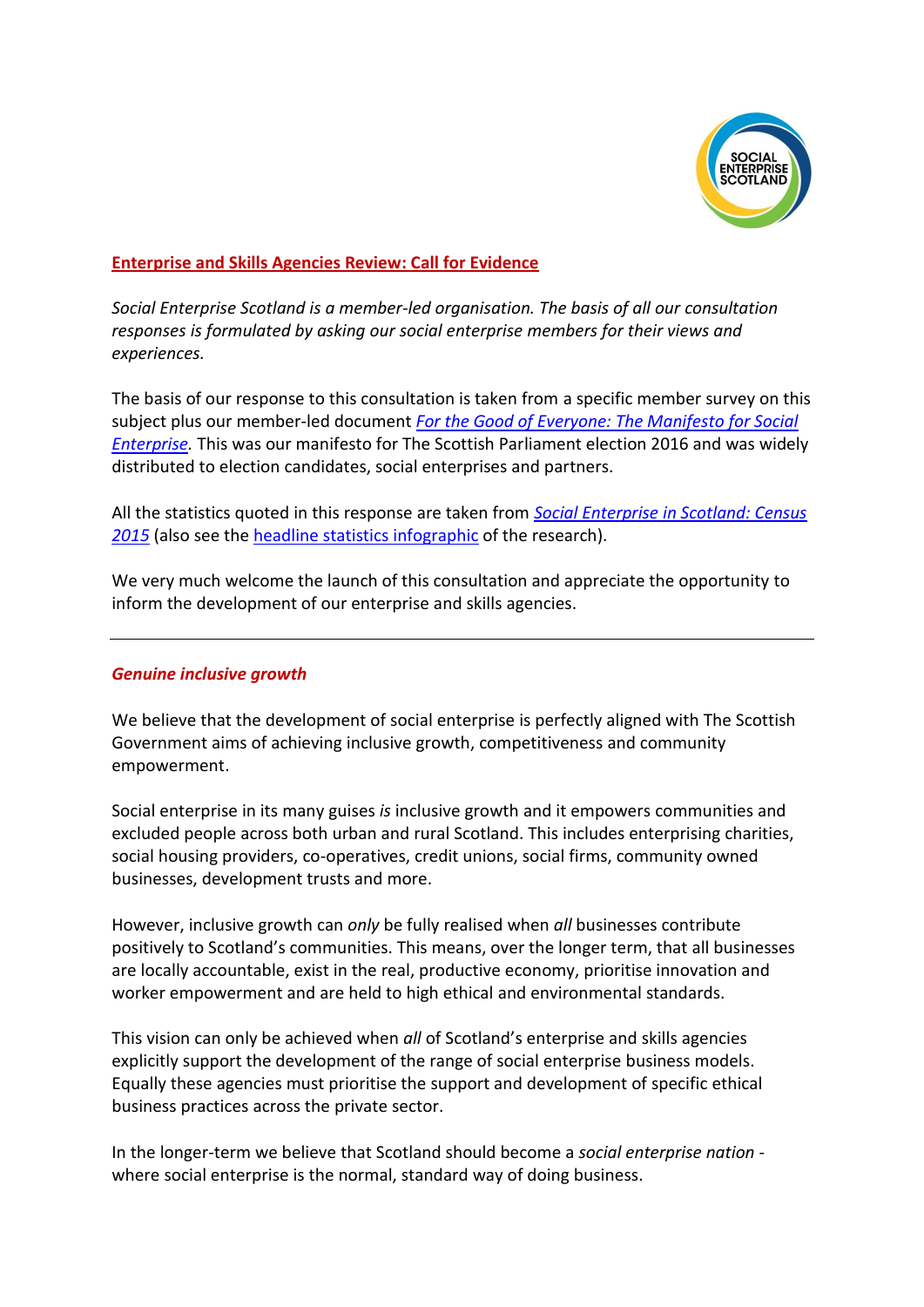### *Existing policy initiatives and social enterprise business support*

We welcome the advent of the Community Empowerment (Scotland) Act 2015, the Procurement Reform (Scotland) Act 2014 and the various land reform initiatives past and present. We believe that these and related reforms are of direct benefit to the people of Scotland and to many Scottish social enterprises.

Social enterprise is perhaps the most innovative of business sectors and contributes around £1.68bn of GVA to the Scottish economy. Over 40% of all of Scotland's social enterprises have been formed in the last 10 years.

We believe this is a direct result of specific social enterprise business support via Just Enterprise, Highlands and Islands Enterprise and some local authorities employing specific social enterprise advisers within their local Business Gateway services. In addition there are many other organisations working in and with the social enterprise community, in support, development, training and procurement and within all sectors.

We support the continuation, review and improvement of a dedicated Just Enterprise model of business support but we seek a situation whereby this not just complements - but is seamlessly connected to - the business support provided by all the public sector enterprise and skills agencies.

Social Enterprise Scotland is a formally recognised signatory to the *Scottish Business Pledge*. We are also a formally recognised *Living Wage* employer and we pro-actively promote both of these initiatives to our members and partners.

It is worth noting that around 60% of social enterprises in Scotland have a woman as their most senior employee. This is not a result of a policy driven outcome but is a product of the inclusive and progressive culture of social enterprise which focuses on both business and social objectives.

The current Scottish Enterprise Business Plan 2013-2016 focuses considerable attention on Company and Sector Innovation:

*"Company and sector innovation is a key driver of productivity and competitiveness. With our partners, we will take a more integrated approach to stimulating innovation, knowledge transfer and commercialisation, with a focus on getting more new products and services into global markets."*

Social enterprise, by its very nature, promotes and breeds innovation. However, this innovation is not simply about product or service design but fundamentally changes the way in which business is done.

#### *The rural and remote areas success story*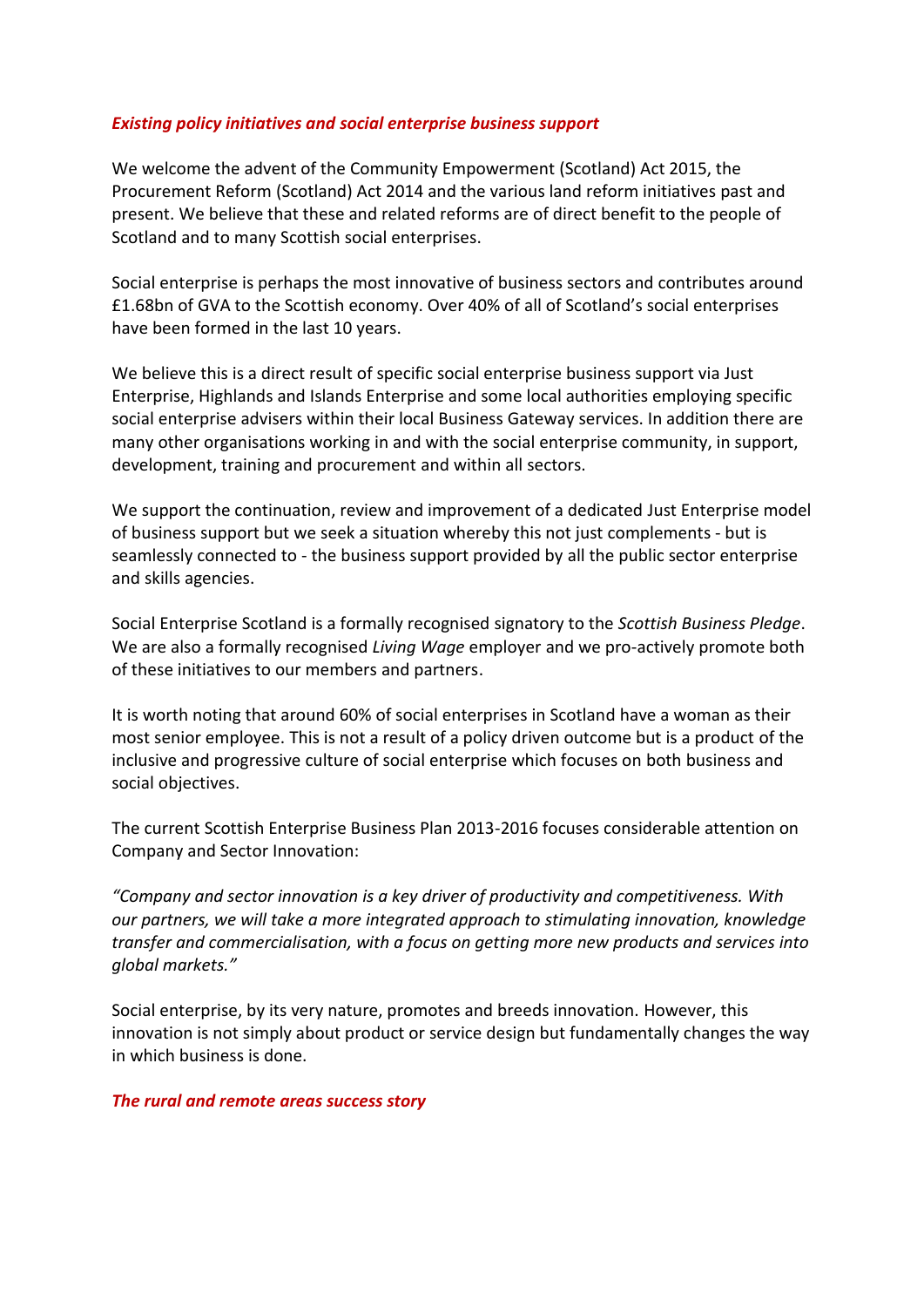Highlands and Islands Enterprise has a special remit to strengthen communities through inclusive, community-based business development. We strongly support moves to learn from and replicate this across all public business support infrastructure.

The evidence of the success of this remit can be seen in *[Social Enterprise in Scotland: Census](http://www.socialenterprisescotland.org.uk/files/1a891c7099.pdf)  [2015](http://www.socialenterprisescotland.org.uk/files/1a891c7099.pdf)* (also see the [headline statistics infographic](http://www.socialenterprisescotland.org.uk/files/14bfdcc311.pdf)), that identifies 22% of all Scotland's social enterprises as being located in the Highlands and Islands region. This is a disproportionate figure in relation to population size:

*"...the incidence of social enterprises per 1,000 population is much greater in the Highlands and Islands, with many more social enterprises located there than would be expected given the area's population share."*

*"Flourishing in remote communities...Although other factors may have an influence, there appears to be a link between the remoteness of settlements and the level of social enterprise activity evident there. On average there is one social enterprise operating for every 1,000 people in Scotland. This rises to up to four per 1,000 in remote rural settings with almost one-fifth of all social enterprises located in these areas."*

The Census also gives a context and historical analysis:

*"In rural Scotland the then Highlands and Islands Development Board (now Highlands and Islands Enterprise) developed a pioneering new approach to community economic self-help (initially supporting community co-operatives) that quickly became integral to the regional economic strategy."*

*"On fertile ground...regional economic development agency (Highlands and Islands Enterprise) was given a remit for community and well as economic development, and where substantial support has been provided to social enterprises over many years."*

# *Specific reforms to our enterprise and skills agencies*

In terms of the reform of Scotland's enterprise and skills agencies we continue to support and promote the extracts below from our 2016 manifesto. We urge The Scottish Government and Parliament to pro-actively implement these proposals:

*"Driving business support forward - Continue, review and improve specialist social enterprise business support, as provided by Just Enterprise and others. Learn from and replicate the social and community enterprise remit of Highlands and Islands Enterprise in all public sector business support. Recognise and adapt support to distinct rural and urban needs. Improve all support by learning about future growth and business needs from Social Enterprise in Scotland: Census 2015...Use the full resources of Skills Development Scotland and similar public agencies to realise this potential, with a specific social enterprise remit."*

#### *Investment*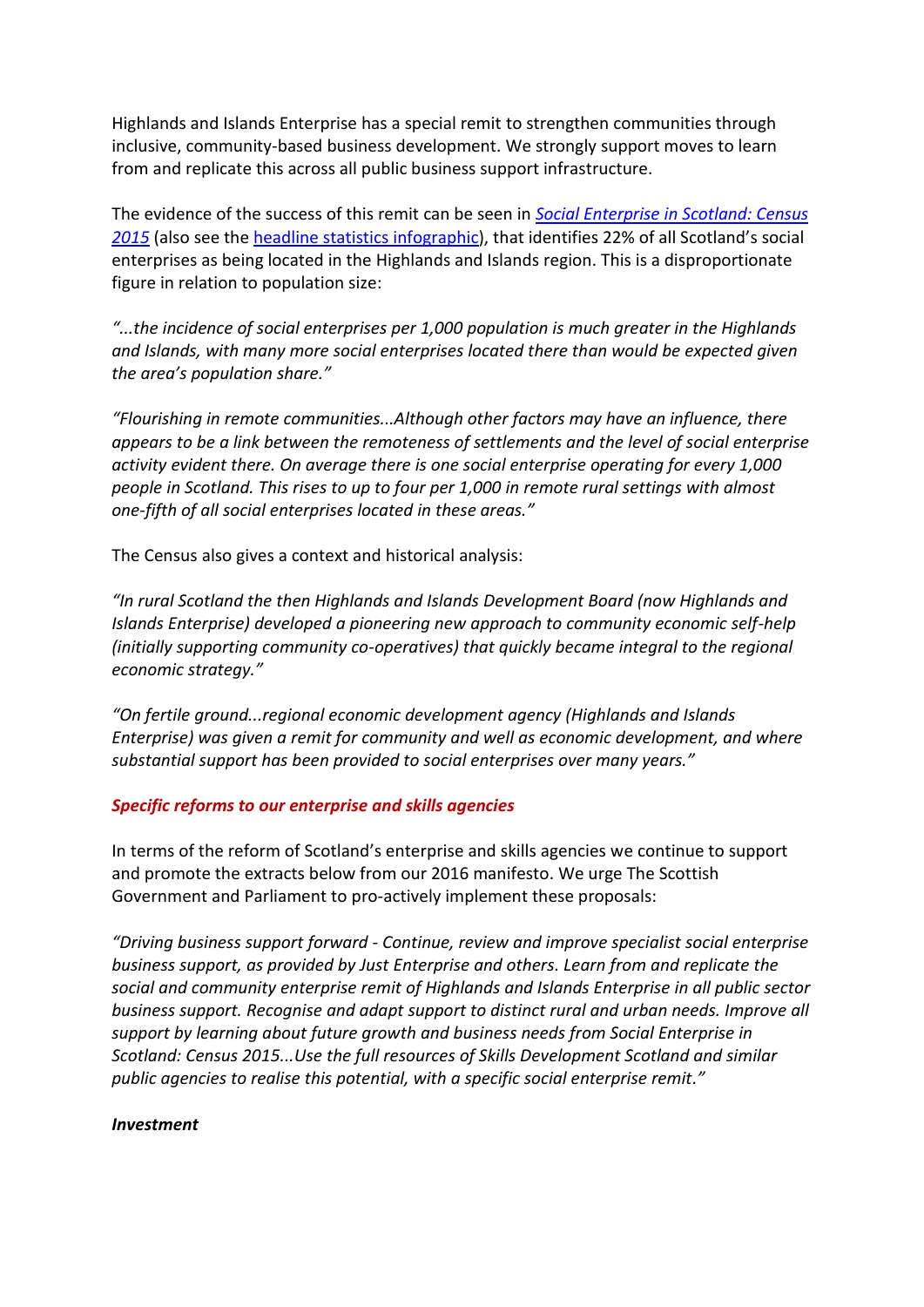Scotland's social enterprises hold circa £8.77bn in combined assets. While much of this is housing association stock, the example of locally owned, locally controlled, asset backed business is one which we believe should be prioritised by all agencies, equally alongside inward investment and indeed foreign direct investment.

## *A priority sector*

There are over 200 new social enterprise start ups per year in Scotland and over 60% of social enterprises expect income to increase during the next 12 months. While recognising that all Scottish Enterprise services are available to social enterprise businesses, the thresholds for participation e.g. growth pipelines focus entirely on financial performance and fail to recognise the social impact delivered by the social enterprise business model.

We suggest that the thresholds for entry to growth pipelines should be removed and replaced with a more flexible and supportive mechanism that recognises competitiveness and the contribution made by all businesses to tackling inequality and promoting inclusive growth.

In terms of development trusts there is currently a lack of support (for asset acquisition and development, community-led regeneration and community enterprise) from enterprise and skills agencies outside the Highlands and Islands region. The Scottish Government has set a target for one million acres of land in community ownership by 2020, a target it is unlikely to reach without this reform taking place.

### *Jobs and employability*

Social Enterprise in Scotland: Census 2015 confirms that employment in Scottish social enterprises accounts for over 112,000 jobs. This is more than each of life sciences, food and drink and creative industries, all of which are prioritised sectors within the Scottish Enterprise Business Plan 2013-2016.

Social enterprise (while of course comprising a diverse range of business disciplines and sectors) should be considered a key part of any future Scottish Enterprise Business Plan and should be a priority for any future skills agency.

We also believe that greater challenge needs to be made to our public agencies to increase their commitment to recruiting people who are long term unemployed. While recognising the financial constraints within all public bodies there remains a significant number of public sector job vacancies that should be prioritised as available for people experiencing disadvantage in the labour market. Skills Development Scotland should be guided to support this approach more fully.

In the design of future employment and employability services in Scotland, greater focus must be given to the delivery through social enterprises. Scotland's social enterprises offer, through many employability providers, high levels of performance, an ability to achieve and maintain quality standards and strong financial capability and viability. Where they have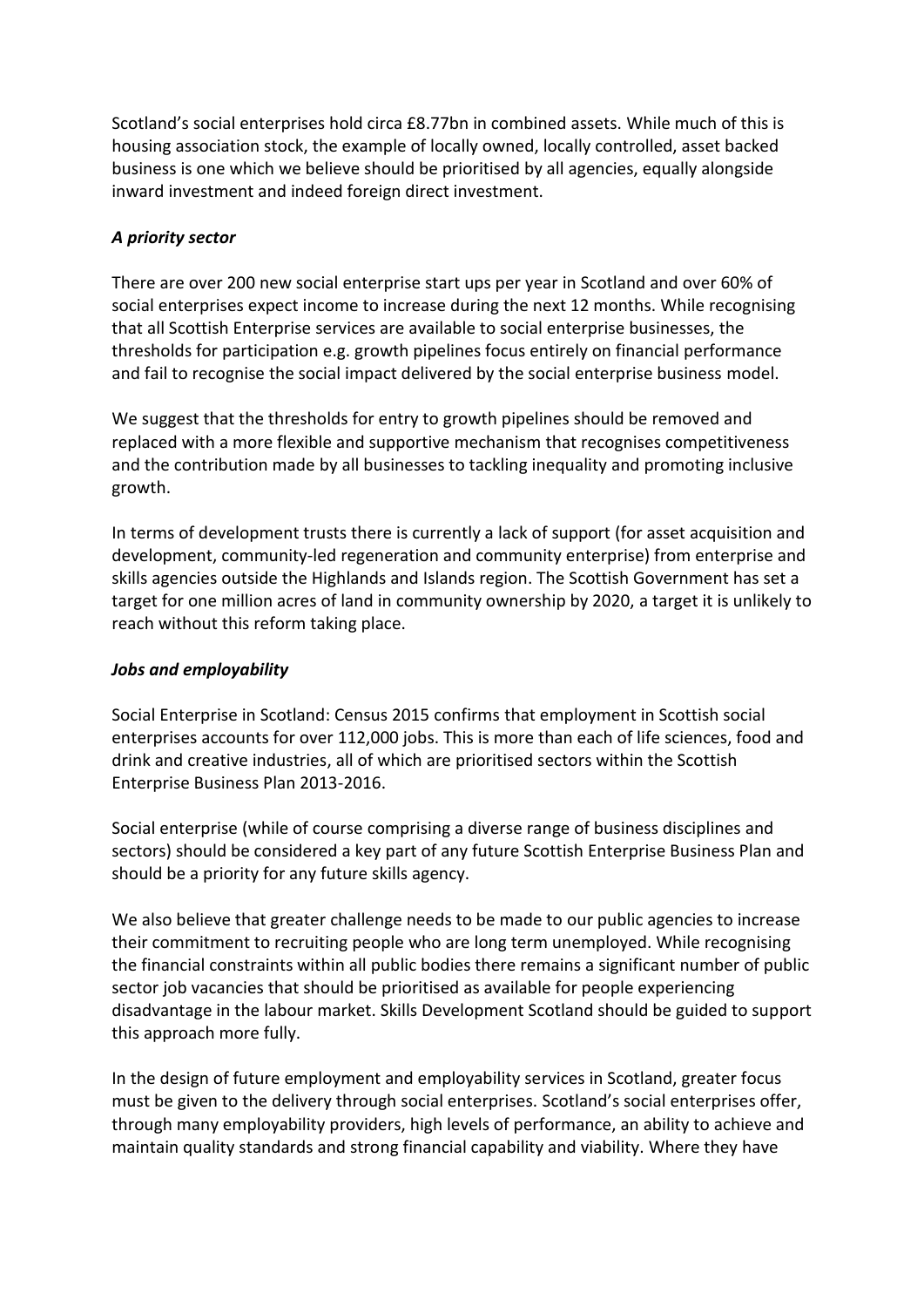been unable to compete previously in the delivery of framework styled contracts is on price and discount.

Social enterprises thoroughly understand local labour markets, have specific relationships with employers and will genuinely focus on people who are most in need of help to get back to work. This is in stark contrast to large and geographically remote private sector providers, driven solely by shareholder returns and unable to understand the needs of those they seek to help. Many social enterprises are also capable of delivering nationally and offering a much better return on investment.

# *Putting people first*

Making a fundamental shift towards person centred services is essential. The individual can feel they have control and choice and communities can use new tools for improving life chances. We believe that the NHS, care services, local and national government, social security, employability, third sector, education, culture and business sectors should all be encouraged to design frameworks which prioritise the individual in light of the significant changes in the personal data ecosystem.

## *Strengthening Scottish Business Pledge commitments*

We would like to see all enterprise and skills agencies regularly promoting the *Scottish Business Pledge* as standard (including the *Living Wage)* and be formally assessed for their performance in achieving an uptake in support from client businesses.

*Refusal of business support* should be the accepted norm for those businesses that violate basic environmental standards or workers' rights or engage in other practices such as the avoidance of tax and similar unethical or illegal practices.

We believe that the *Scottish Business Pledge* must be more widely supported by businesses of every size and in every sector across Scotland. It should be developed to specifically mention social enterprise. Our manifesto states:

*"Social enterprise at the heart of the Scottish Business Pledge - Build upon the nine commitments in the Pledge (particularly the Living Wage pledge) to include "Opening your supply chain to at least one social enterprise", with information provided to signatories about the benefits of social enterprise to their business and to society. Heavily promote the Pledge to all private sector businesses, including as part of the process when awarding any public sector contract."*

# *Conclusion*

We recognise the many achievements of our national enterprise and skills agencies and their contribution to Scottish society. We support the hard work of the many dedicated individuals working within these agencies, particularly those who work with and support social enterprises.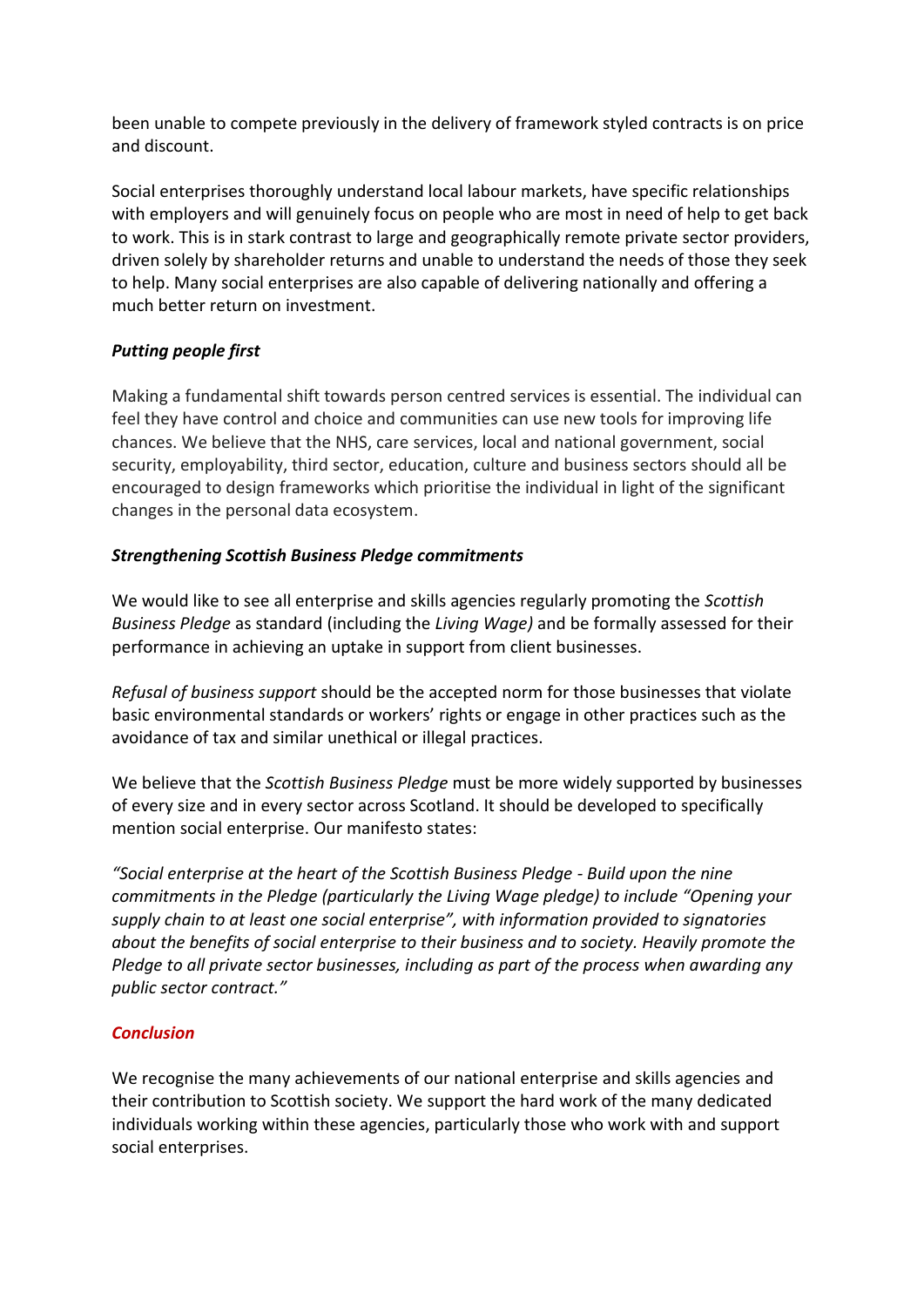There is perhaps a case to merge agencies to best deliver a consistent, efficient and streamlined national framework of support. However, a top-down, command and control approach does not work. Services should always be centred around the needs of people and businesses and be customer focused - not focused around the organisational interests of the enterprise and skills agencies.

We believe that Scottish Enterprise, Highlands and Islands Enterprise, Skills Development Scotland and the Scottish Funding Council should all have specific and explicit commitments to social enterprise support and development. Any new remits must be backed up by adequate and sustainable resources, with enough advisors trained to a high standard in social enterprise business support.

Aligned with this we support the broader development of a new, urgently-needed economic model. We strongly encourage The Scottish Government and Parliament to embrace a fundamental shift in the way we organise our economy - and for Scotland to begin to lead the world in economic innovation. It should mean positive, practical steps such as:

- Working towards a much more democratic economy, both in terms of the role of workers in shaping their workplace but also in terms of the role of government and public agencies to intervene in the economy for the broader public good.
- Refocusing the economy on more socially and environmentally positive activities and actively divesting from specific short-term activities that create social and economic harm.
- Localising the economy by fundamentally shifting power and resources to the most local level possible. Locally owned and managed should be the default of economic activity.
- Rebalancing the economy towards more real, productive and high-pay activity and away from speculative and low-pay work.
- Rebalancing the economic benefits of the economy to be more evenly spread across geographical areas, particularly towns and rural areas and areas of cities facing multiple deprivation.
- Achieving more economic equality and lower pay differentials in all sectors by introducing pay ratios wherever possible, with the aim of seriously tackling poverty and low job security.
- Emphasising productivity, long-term investment, skills growth, higher wages and smart specialisation over private profit maximisation, monopoly and cartel practices and the financialisation of the economy.

Local communities, social enterprises and other businesses must be fully involved and consulted in the process of reforming our enterprise and skills agencies. Services must be simplified and easy to access, with few barriers for good, productive businesses. This consenting and collaborative approach, along with a new economic model, is the only way that our communities and economy will flourish in future.

We're pleased to answer any questions or provide further information on any aspect of this consultation response. Please contact us on: 0131 243 2650 / duncan.thorp@socialenterprisescotland.org.uk